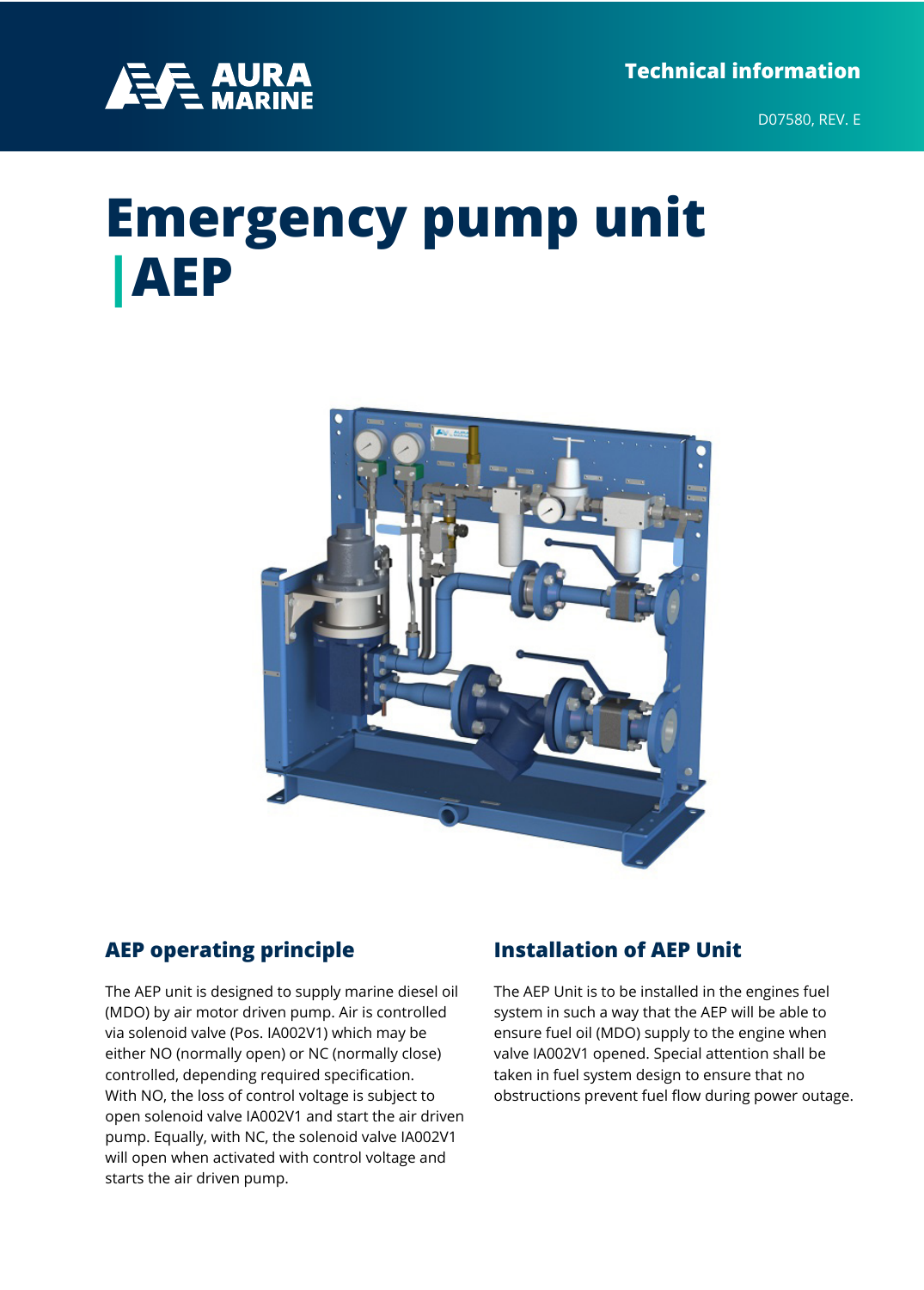# **P&I diagram of the Auramarine Emergency Pump Unit**



B = DN25 MDO OUTLET

- C = R1" (FEMALE) DRAIN FROM UNIT
- R = R½" (FEMALE) PRESSURE AIR INLET (max. 10 bar)

#### **Technical data**

| MDO viscosity range:             | $2 - 20$ cSt                                             |  |  |  |  |
|----------------------------------|----------------------------------------------------------|--|--|--|--|
| Control voltage:                 | 230 V AC / 110 V AC / 24 V DC                            |  |  |  |  |
| Control method:                  | Normally open (NO) / Normally close (NC)                 |  |  |  |  |
| <b>Design temperature:</b>       | 60°C (maximum operating temperature)                     |  |  |  |  |
| Design pressure:                 | 10 bar                                                   |  |  |  |  |
| Test pressure:                   | 15 bar                                                   |  |  |  |  |
| <b>Working pressure:</b>         | 6 bar                                                    |  |  |  |  |
| <b>Pressurized air:</b>          | Max. 10,3 or 30 bar                                      |  |  |  |  |
| Min. FO viscosity for pump:      | 1.4 <sub>cf</sub>                                        |  |  |  |  |
| MDO Flow (@ 2cSt, 6 bar):        | 1,18 / 1,58 / 2,71 / 3,73                                |  |  |  |  |
| MDO Flow (@ 6cSt, 6 bar):        | 1,32 / 1,80 / 2,95 / 4,09                                |  |  |  |  |
| MDO Flow (@ 20cSt, 6 bar):       | 1,43 / 1,98 / 3,15 / 4,39                                |  |  |  |  |
| Air motor:                       | Nominal power 1,25 kW, 3000 r/min, 7 bar, IEC D71, IM V1 |  |  |  |  |
| Instrument air consumption:      | 55~110 m3/h                                              |  |  |  |  |
| <b>AEP Unit dimensions (mm):</b> | W350xH790xL850                                           |  |  |  |  |
| <b>AEP Unit dry weight:</b>      | $~100$ kg                                                |  |  |  |  |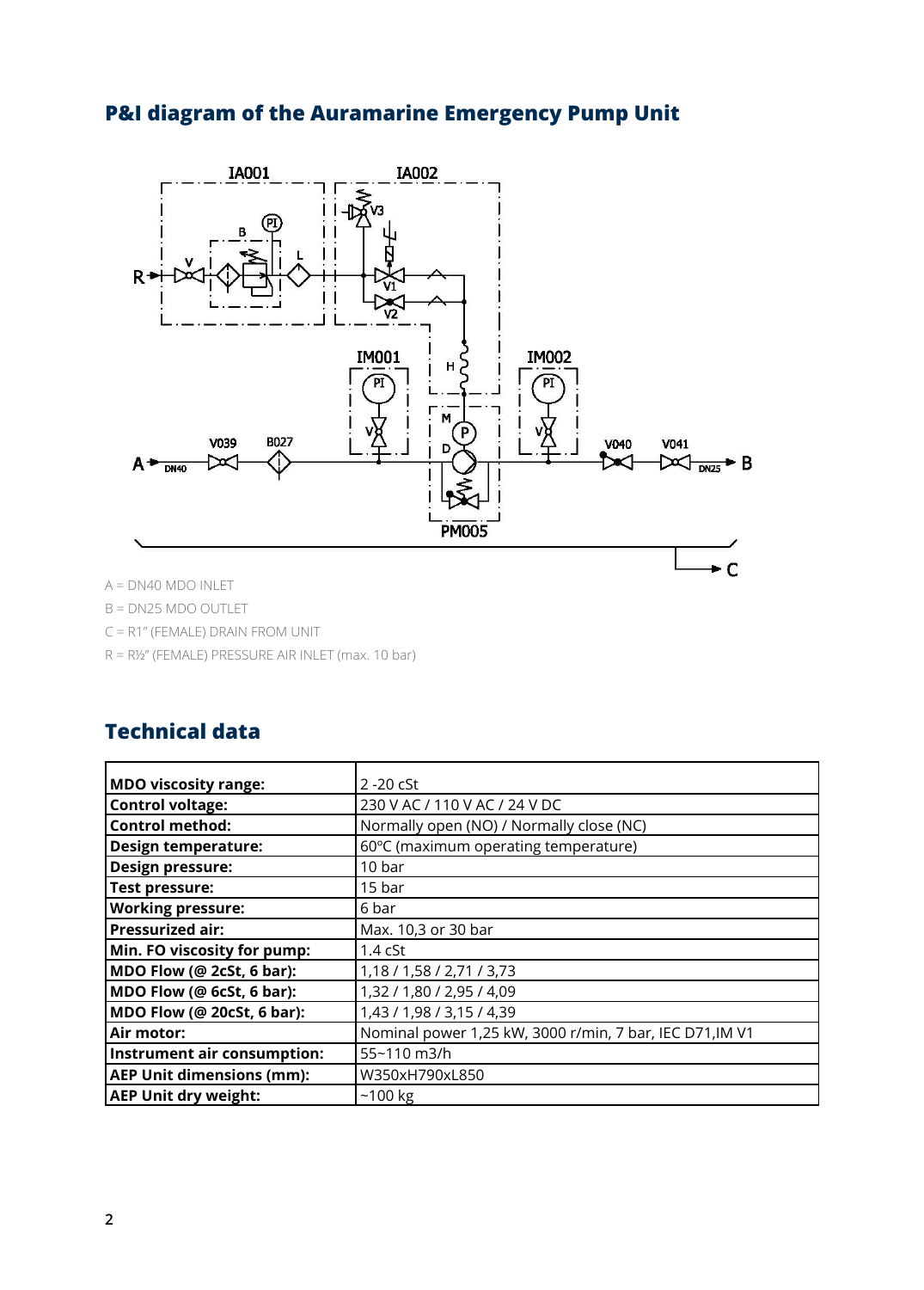## **Main components**

| <b>Position</b> | <b>Denomination</b>                                                                      |
|-----------------|------------------------------------------------------------------------------------------|
| <b>B027</b>     | Suction strainer--Y-type, 320 µm (nom.)                                                  |
| IA001B1         | Air filter - Air filtration degree of 5 µm (abs.), manual drain                          |
| <b>IA001B2</b>  | Air regulator - Inlet pressure max. 10,3 / 30 bar, outlet pressure 0 - 8.6 bar, 7 bar is |
|                 | max. air pressure for the air motor                                                      |
| <b>IA001L</b>   | Oil mist unit - For lubrication of air motor                                             |
| <b>PM005</b>    | <b>MDO pump</b> (PM005D) and air motor (PM005M) -Rotary self-priming displacement        |
|                 | screw pump                                                                               |
| IA002V1         | <b>Solenoid valve, at inlet line for control of pump</b>                                 |

## **Dimensions**